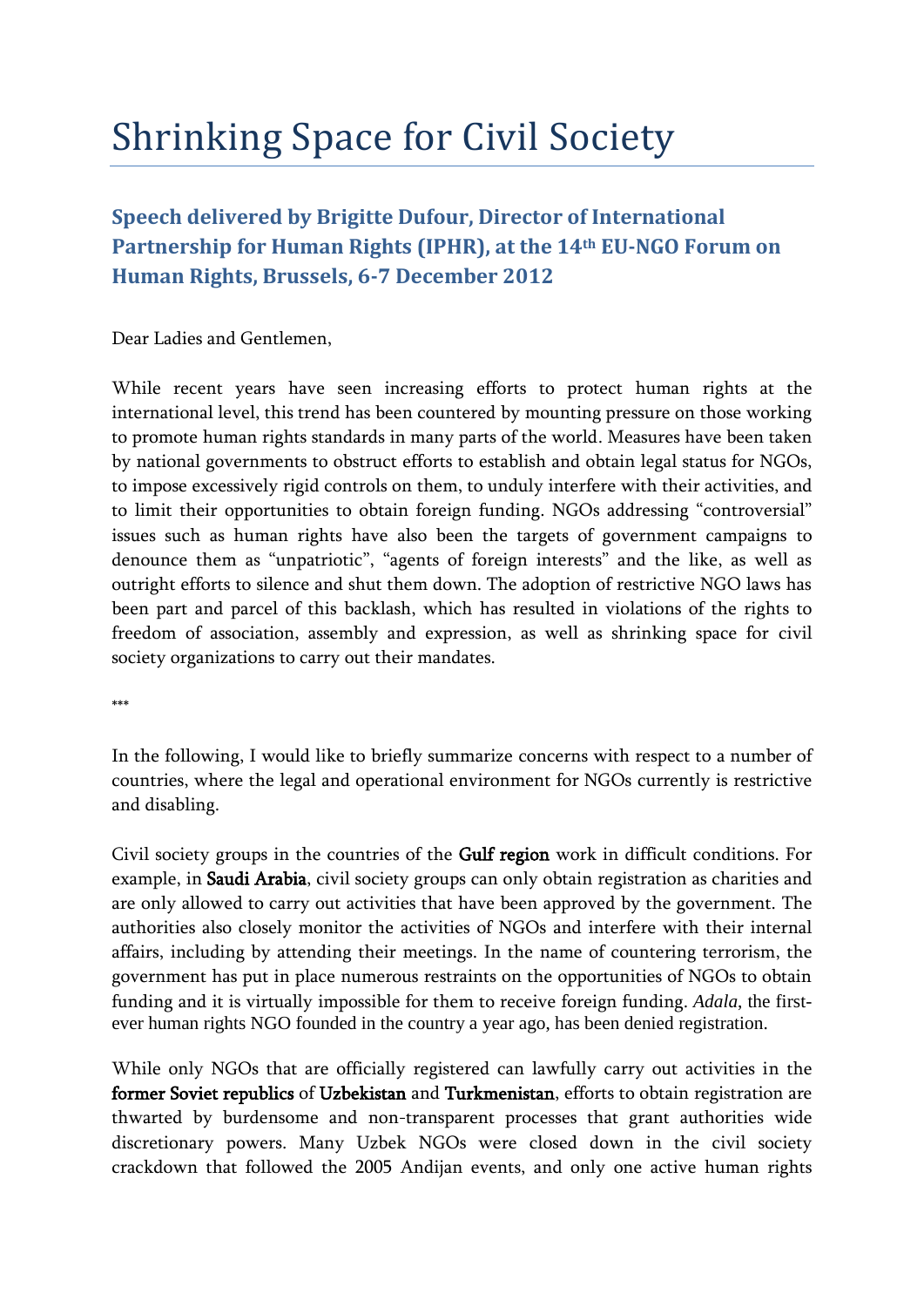group is now registered in this country. Other human rights NGOs carry out their work without legal status, which make them and their members highly vulnerable to harassment – ranging from surveillance and interrogation to arrest and politically motivated prosecution. In Turkmenistan, no independent human rights or pro-democracy group is currently registered or able to operate openly. Those individuals who still engage in such activities do it at great risk to themselves and their family members as dissent is systematically persecuted.

In Belarus, NGOs face restrictive rules for receiving and using foreign funds, with violations of these rules now subject to criminal penalties. It is, for example, prohibited to use foreign funds for holding seminars or other similar events. These repressive policies have forced civil society activists to open accounts abroad in order to secure continued funding for the activities of their organizations. This led to the 2011 conviction and imprisonment of prominent human rights defender Ales Bialiatski on bogus tax evasion charges and the recent eviction of his NGO Viasna.

A law adopted in Ethiopia in 2009 provided for enhanced control of NGOs and granted authorities wide powers to interfere in the management and operation of such groups. NGOs that receive more than ten percent of their funding from abroad were prohibited from engaging in human rights and advocacy activities. Given the lack of domestic sources of funding, this has resulted in that most of the country's independent human rights groups have had to stop their activities.

In neighboring Eritrea, a law from 2005 only allows NGOs to engage in relief and/or rehabilitation activities and requires them to dispose one million USD in order to get work authorization. The government exercises tight supervision over NGO operations and funding, and NGOs are prohibited from receiving funds from UN or bilateral agencies. This law has seriously stifled freedom of association in the country and currently no fully independent NGO is able to operate there.

While the Arab Spring gave rise to expectations of improvements in the NGO environment in Egypt, the first post-revolution period has been characterized by the continuation of repressive policies. Security concerns have continued to be exploited for media smear campaigns against in particular human rights groups. Investigations have been launched into foreign funding of NGOs, which is banned except for with advance government approval, and a high-profile trial has been initiated against a group of international NGO workers in this context. A new draft NGO law proposed by the current government has been described by local groups as even more draconian than the law from the previous era and threatens to further increase government power over NGOs.

A law passed in Israel last year obliges NGOs to report quarterly on funding received from foreign governments, doubling existing reporting obligations. While described as a measure to promote transparency, it is in practice aimed at the segment of NGOs which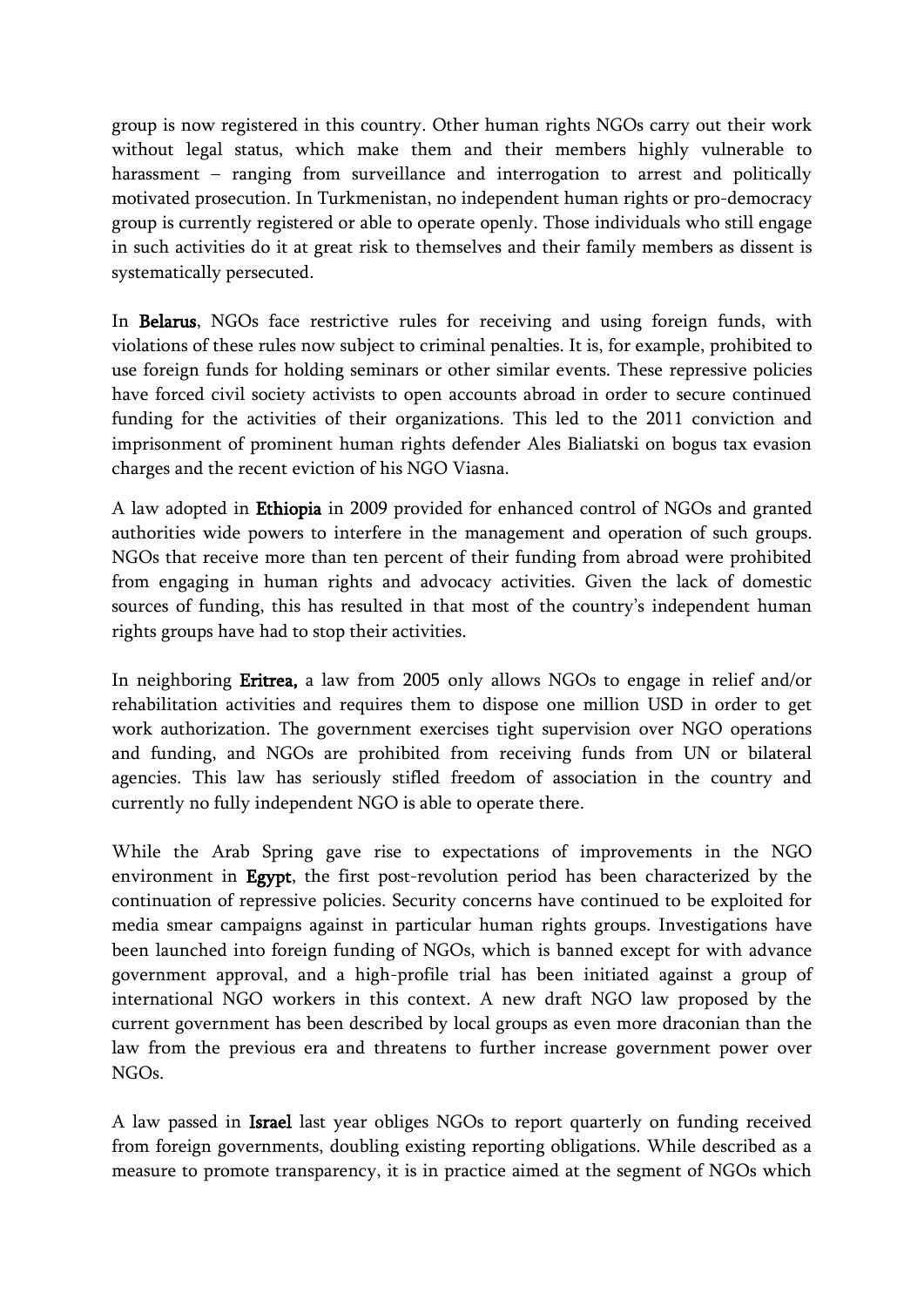promote human rights and are critical of government policy, as these NGOs rely heavily on foreign public funding. Other problematic legal initiatives that recently have been considered in this country include proposals to limit or heavily tax foreign funding to certain groups, as well as a bill allowing for closing down NGOs involved in foreign war crimes lawsuits against the Israeli army.

In Russia, the adoption of several recent laws has further aggravated the hostile climate facing civil society. One of these laws requires NGOs that receive foreign funding and conduct public advocacy to register and publicly label themselves as "foreign agents". The stigmatizing nature of this law is reinforced by the harsh penalties foreseen for noncompliance, including closure of NGOs and criminal prosecution of their leaders. Another recent law broadened the definition of treason to include any kind of "assistance" to international organizations considered to be "directed against" Russian security. This provision could be used to punish and silence inconvenient NGOs that interact with international organizations (for example, by sharing information on human rights violations).

There are also worrisome indications that that the recent Russian measures have prompted those in power in other post-Soviet countries to consider similar approaches. For example, a pro-government parliament deputy in Kazakhstan has proposed to ban NGO activities funded by international donors.

\*\*\*

Ladies and gentlemen, the concerns just described illustrate that NGOs face similar challenges in many countries, and additional examples of this could easily be found if we were to continue the survey. Thus, the trends highlighted form part of a broader assault on civil society organizations, and indirectly, also on those who benefit from the activities they carry out (who are typically members of the most vulnerable groups in society).

Against this backdrop, I would like to conclude by emphasizing the EU's key role in continuing to support civil society organizations across the world, in accordance with the commitments it has undertaken in this area, such as in the EU Human Rights Strategic Framework and Action Plan adopted this past summer. I welcome the interest in NGO protection issues shown by the EEAS and the newly appointed EU Special Representative for Human Rights and encourage further positive action in this regard. It is essential that EU uses all available means to encourage governments that obstruct and impede NGO activity to overhaul and repeal legislation that is not compatible with international standards and to take adequate measures to ensure, in practice, that independent NGOs can carry out their work without undue interference or harassment. It is equally essential that EU support and solidarity with civil society organizations is expressed in a consistent and prominent way, including by high-ranking EU representatives who visit repressive countries. By meeting with members of truly independent groups, EU officials can send a strong message to the authorities of these countries that the EU stands with civil society